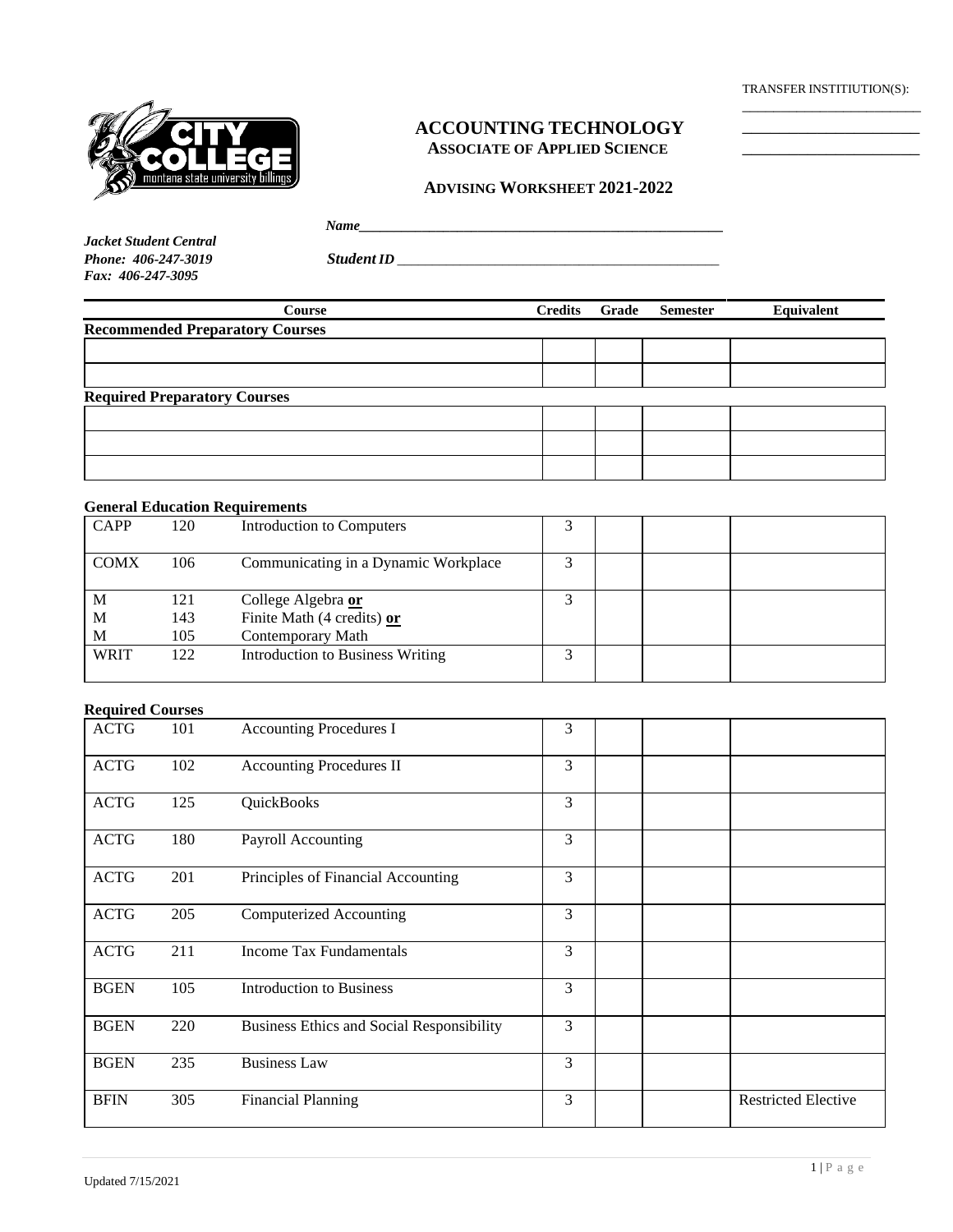| CAPP        | 110 | <b>Short Course: MS Outlook</b>                            |   |  |  |
|-------------|-----|------------------------------------------------------------|---|--|--|
| <b>CAPP</b> | 154 | MS Word                                                    | 3 |  |  |
| CAPP        | 156 | MS Excel                                                   | 3 |  |  |
| <b>COMX</b> | 111 | Introduction to Public Speaking                            | 3 |  |  |
| <b>ECNS</b> | 201 | Principles of Microeconomics                               | 3 |  |  |
| M           | 108 | <b>Business Mathematics</b>                                | 3 |  |  |
| <b>ACTG</b> | 298 | Cooperative Ed/Internship or<br><b>Restricted Elective</b> | 3 |  |  |

# **TOTAL MINIMUM CREDITS REQUIRED 64**

*A grade of "C" (2.0) or higher is mandatory in all courses*

## **Suggested Restricted Electives:**

| BMGT 180 | <b>Employment Law and Practices</b> | <b>BMKT</b> 112 | <b>Applied Sales</b> |
|----------|-------------------------------------|-----------------|----------------------|
| BMGT 235 | <b>Business Management</b>          | <b>BMKT 225</b> | Marketing            |
| BMGT 237 | <b>Human Relations in Business</b>  | CAPP 153        | MS Powerpoint        |
| BMGT 250 | Employment & Comp. Strategies       |                 |                      |
|          |                                     |                 |                      |

| <b>Suggested Plan of Study</b> |                |                        |                |
|--------------------------------|----------------|------------------------|----------------|
| <b>First Semester</b>          | <b>Credits</b> | Second Semester        | <b>Credits</b> |
| ACTG 101                       | 3              | ACTG 102               | 3              |
| <b>BGEN 105</b>                | 3              | <b>ACTG 205</b>        | 3              |
| <b>CAPP 120</b>                | 3              | <b>BGEN 235</b>        | 3              |
| <b>CAPP 154</b>                | 3              | <b>CAPP 156</b>        | 3              |
| <b>WRIT 122</b>                | 3              | <b>COMX 106</b>        | 3              |
| <b>TOTAL</b>                   | 15             | M 105/121/143          | $3-4$          |
|                                |                | TOTAL                  | 18-19          |
| <b>Third Semester</b>          | <b>Credits</b> | <b>Fourth Semester</b> | <b>Credits</b> |
| ACTG 201                       | 3              | ACTG 180               | 3              |
| <b>ACTG 125</b>                | 3              | ACTG 298               | 3              |
| M 108                          | 3              | ACTG 211               | 3              |
| <b>BGEN 220</b>                | 3              | COMX 111               | 3              |
| <b>ECNS 201</b>                | 3              | <b>BFIN 305</b>        | 3              |
| <b>CAPP 110</b>                |                | TOTAL                  | 15             |
| <b>TOTAL</b>                   | 16             |                        |                |

## **Program is available online**

Transcript evaluation (if applicable completed) by: \_\_\_\_\_\_\_\_\_\_\_\_\_\_\_\_\_\_\_\_\_\_\_\_\_on \_\_/\_\_\_/\_\_\_\_\_